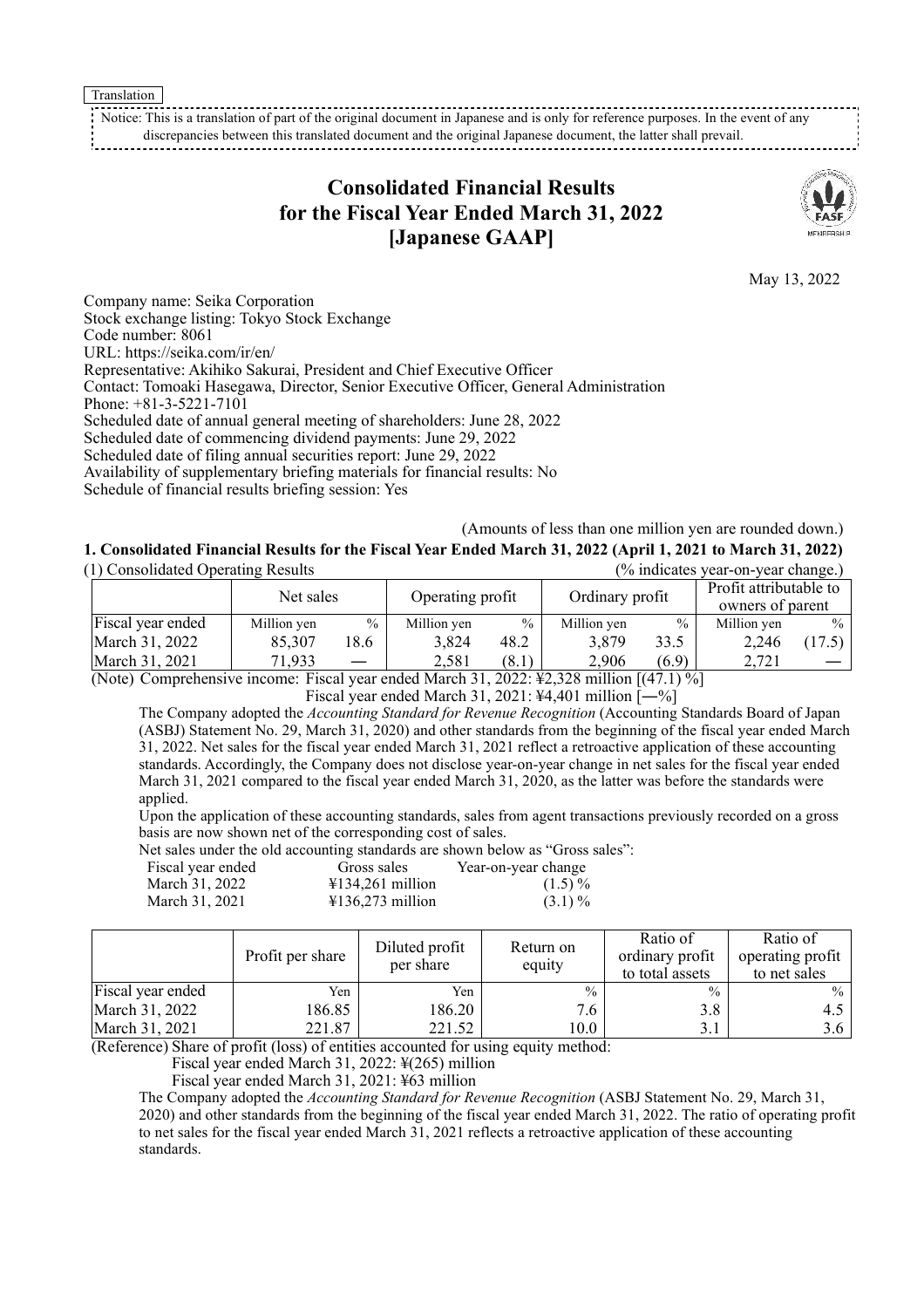#### (2) Consolidated Financial Position

|                | Total assets | Net assets  | Equity ratio  | Net assets per share |
|----------------|--------------|-------------|---------------|----------------------|
| As of          | Million yen  | Million yen | $\frac{0}{0}$ | Yen                  |
| March 31, 2022 | 104,865      | 31.101      | 28.7          | 2,516.57             |
| March 31, 2021 | 97,458       | 29,889      | 29.8          | 2,365.06             |

(Reference) Equity: As of March 31, 2022: ¥30,105 million

As of March 31, 2021: ¥29,009 million

### (3) Consolidated Cash Flows

|                   | Cash flows from<br>operating activities | Cash flows from<br>investing activities | Cash flows from<br>financing activities | Cash and cash<br>equivalents<br>at end of period |
|-------------------|-----------------------------------------|-----------------------------------------|-----------------------------------------|--------------------------------------------------|
| Fiscal year ended | Million yen                             | Million yen                             | Million yen                             | Million yen                                      |
| March 31, 2022    | 4,971                                   | 1,125                                   | (3,304)                                 | 17,000                                           |
| March 31, 2021    | 4,137                                   | (1, 566)                                | (1,903)                                 | 14,035                                           |

#### **2. Dividends**

|                                                    |                         |                        | Annual dividends       |              |       | Total                 |                                | Ratio of                                     |
|----------------------------------------------------|-------------------------|------------------------|------------------------|--------------|-------|-----------------------|--------------------------------|----------------------------------------------|
|                                                    | l st<br>quarter-<br>end | 2nd<br>quarter-<br>end | 3rd<br>quarter-<br>end | Year-<br>end | Total | dividends<br>(annual) | Payout ratio<br>(consolidated) | dividends to<br>net assets<br>(consolidated) |
|                                                    | Yen                     | Yen                    | Yen                    | Yen          | Yen   | Million yen           | $\frac{0}{0}$                  | $\frac{0}{0}$                                |
| Fiscal year ended<br>March 31, 2021                |                         | 20.00                  |                        | 25.00        | 45.00 | 552                   | 20.3                           | 2.0                                          |
| March 31, 2022                                     |                         | 25.00                  |                        | 40.00        | 65.00 | 778                   | 34.8                           | 2.7                                          |
| Fiscal year ending<br>March 31, 2023<br>(Forecast) |                         | 35.00                  |                        | 35.00        | 70.00 |                       | 33.6                           |                                              |

#### 3. Consolidated Financial Results Forecast for the Fiscal Year Ending March 31, 2023 (April 1, 2022 to March **31, 2023)**  $(0/2\pi\cdot\frac{1}{2})$

|            |             |               |                  |       |                 |               |                                            |               | r% indicates vear-on-vear change.) |
|------------|-------------|---------------|------------------|-------|-----------------|---------------|--------------------------------------------|---------------|------------------------------------|
|            | Net sales   |               | Operating profit |       | Ordinary profit |               | Profit attributable to<br>owners of parent |               | Profit per<br>share                |
|            | Million yen | $\frac{0}{0}$ | Million yen      | $\%$  | Million yen     | $\frac{0}{0}$ | Million yen                                | $\frac{0}{0}$ | Yen                                |
| First half | 50,000      | 23.6          | 0.600            | 22.7  | .500            | 14.0          | $000$ .                                    | 43.1          | 83.32                              |
| Full year  | 95,000      | 1.4           | 3,700            | (3.3) | 3,700           | (4.6)         | 2,500                                      | 11.3          | 208.30                             |

The Company adopted the *Accounting Standard for Revenue Recognition* (ASBJ Statement No. 29, March 31, 2020) and other standards, and sales from agent transactions are shown net of the corresponding cost of sales. Net sales under the old accounting standards are shown below as "Gross sales":

|            | Gross sales                | Year-on-year change |
|------------|----------------------------|---------------------|
| First half | $\text{\#}77,000$ million  | $11.5\%$            |
| Full year  | $\text{\#170,000}$ million | 26.6 %              |

#### **\* Notes:**

(1) Changes in significant subsidiaries during the period (changes in specified subsidiaries resulting in changes in the scope of consolidation): No

Newly added: — (Name of subsidiary)

Excluded: ― (Name of subsidiary)

- (2) Changes in accounting policies, changes in accounting estimates and restatement
	- 1) Changes in accounting policies due to the revision of accounting standards: Yes
	- 2) Changes in accounting policies other than 1) above: No
	- 3) Changes in accounting estimates: No

4) Restatement: No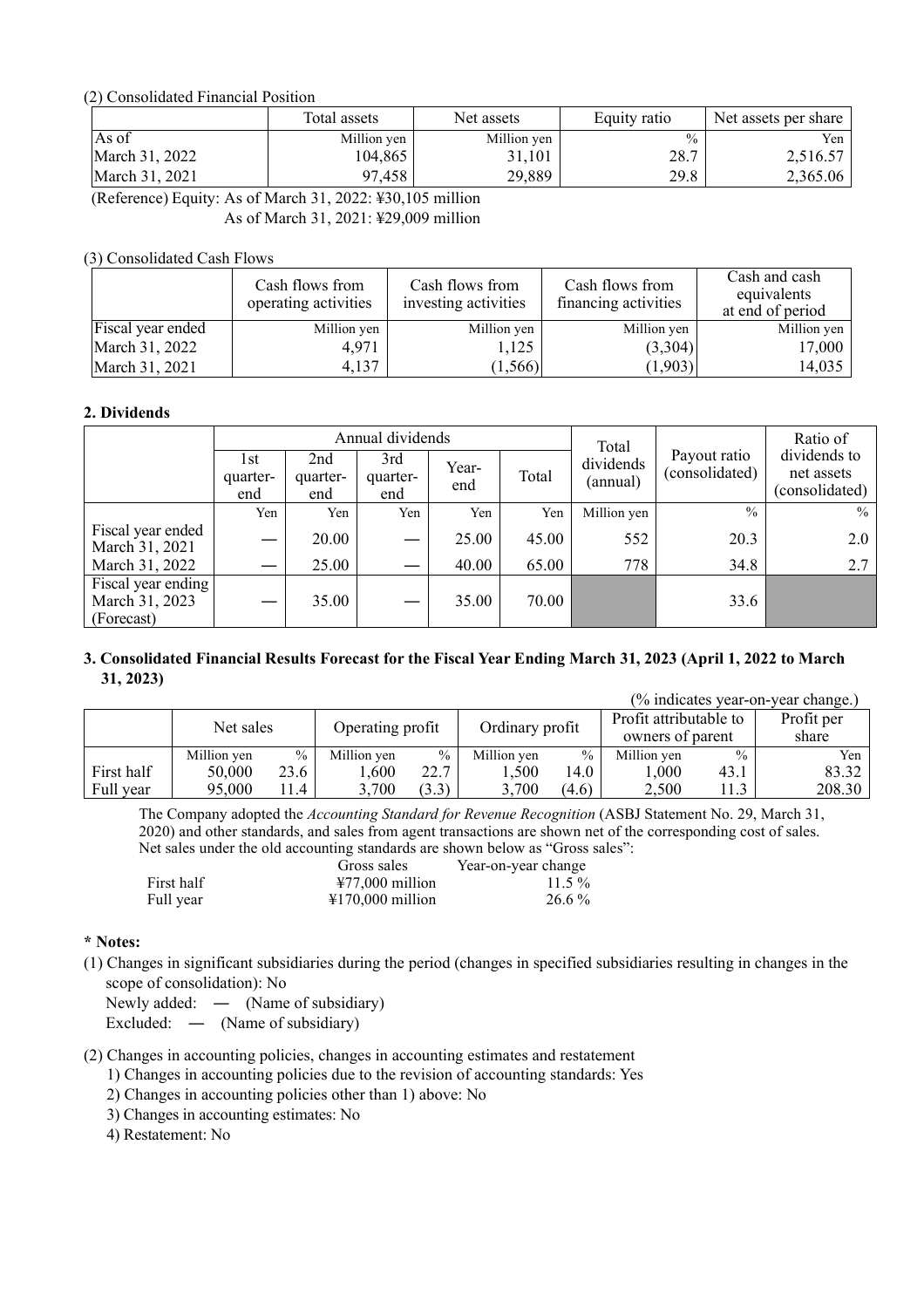(3) Number of outstanding shares (common shares)

1) Number of outstanding shares at the end of the period (including treasury shares):

| As of March 31, 2022: | 12,320,650 shares |
|-----------------------|-------------------|
| As of March 31, 2021: | 12,820,650 shares |

2) Number of treasury shares at the end of the period:

| As of March 31, 2022: | 357,800 shares |
|-----------------------|----------------|
| As of March 31, 2021: | 554,878 shares |

3) Average number of shares during the period: Fiscal year ended March 31, 2022: 12,022,521 shares Fiscal year ended March 31, 2021: 12,266,613 shares

(Reference) Overview of Non-consolidated Financial Results

**Non-consolidated Financial Results for the Fiscal Year Ended March 31, 2022 (April 1, 2021 to March 31, 2022)**

(1) Non-consolidated Operating Results (% indicates year-on-year change.)

|                   | Net sales   |               | Operating profit |               | Ordinary profit |               | Profit      |       |
|-------------------|-------------|---------------|------------------|---------------|-----------------|---------------|-------------|-------|
| Fiscal year ended | Million yen | $\frac{0}{0}$ | Million yen      | $\frac{0}{0}$ | Million ven     | $\frac{0}{0}$ | Million yen | $\%$  |
| March 31, 2022    | 57,802      | 8.4           | .243             | (8.7)         | 3,538           | 100.8         | 2,500       | (5.1) |
| March 31, 2021    | 53,347      |               | 1.361            | (23.5)        | .762            | (13.9)        | 2,634       |       |

The Company adopted the *Accounting Standard for Revenue Recognition* (ASBJ Statement No. 29, March 31, 2020) and other standards from the beginning of the fiscal year ended March 31, 2022. Net sales for the fiscal year ended March 31, 2021 reflect a retroactive application of these accounting standards. Accordingly, the Company does not disclose year-on-year change in net sales for the fiscal year ended March 31, 2021 compared to the fiscal year ended March 31, 2020, as the latter was before the standards were applied.

Upon the application of these accounting standards, sales from agent transactions previously recorded on a gross basis are now shown net of the corresponding cost of sales.

Net sales under the old accounting standards are shown below as "Gross sales":

| Fiscal year ended | Gross sales                           | Year-on-year change |
|-------------------|---------------------------------------|---------------------|
| March 31, 2022    | $\text{\textsterling}106,756$ million | $(9.3)\%$           |
| March 31, 2021    | $\text{\textsterling}117,688$ million | (4.7)%              |

|                   | Profit per share | Diluted profit per<br>share |
|-------------------|------------------|-----------------------------|
| Fiscal year ended | Yen              | Yen                         |
| March 31, 2022    | 207.76           | 207.04                      |
| March 31, 2021    | 214.55           | 214.21                      |

(2) Non-consolidated Financial Position

|                | Total assets | Net assets  | Equity ratio  | Net assets per share |
|----------------|--------------|-------------|---------------|----------------------|
| As of          | Million yen  | Million yen | $\frac{0}{0}$ | Yen                  |
| March 31, 2022 | 86,740       | 22,147      | 25.2          | 1.825.53             |
| March 31, 2021 | 80,167       | 21,172      | 26.1          | ,703.06              |

(Reference) Equity: As of March 31, 2022: ¥21,864 million

As of March 31, 2021: ¥20,913 million

\* These financial results are outside the scope of audits by certified public accountants or audit firms.

\* Explanation of the proper use of financial results forecast and other notes

The financial results forecasts in this document are based on information available to the Company as of the date of disclosure of this document. Actual results may differ from these forecasts due to various factors in the future.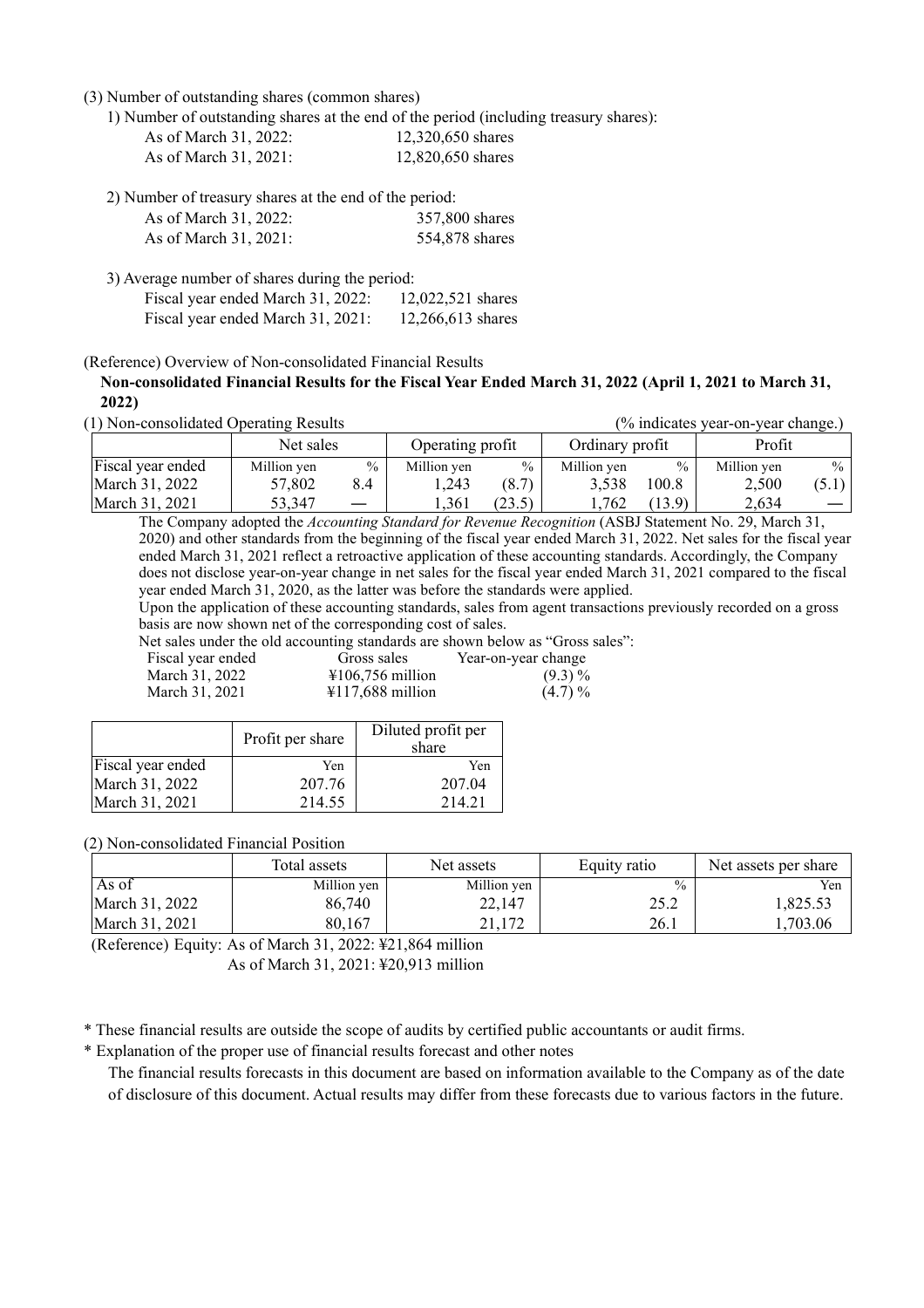#### 4. Consolidated Financial Statements and Primary Notes

(1) Consolidated Balance Sheets

|                                                               |                      | (Million yen)        |
|---------------------------------------------------------------|----------------------|----------------------|
|                                                               | As of March 31, 2021 | As of March 31, 2022 |
| Assets                                                        |                      |                      |
| Current assets                                                |                      |                      |
| Cash and deposits                                             | 15,763               | 17,334               |
| Notes and accounts receivable - trade,<br>and contract assets | 36,159               | 36,029               |
| Investments in leases                                         | 121                  | 109                  |
| Securities                                                    | 157                  | 157                  |
| Merchandise and finished goods                                | 6,089                | 5,362                |
| Work in process                                               | 364                  | 457                  |
| Raw materials and supplies                                    | 1,183                | 1,188                |
| Advance payments to suppliers                                 | 20,639               | 28,551               |
| Other                                                         | 1,044                | 687                  |
| Allowance for doubtful accounts                               | (151)                | (132)                |
| Total current assets                                          | 81,371               | 89,746               |
| Non-current assets                                            |                      |                      |
| Property, plant and equipment                                 |                      |                      |
| Buildings and structures                                      | 929                  | 839                  |
| Machinery, equipment and vehicles                             | 227                  | 225                  |
| Tools, furniture and fixtures                                 | 297                  | 289                  |
| Fixed assets for rent, net                                    | 671                  | 669                  |
| Leased assets                                                 | 85                   | 110                  |
| Land                                                          | 604                  | 609                  |
| Construction in progress                                      | 1                    |                      |
| Total property, plant and equipment                           | 2,816                | 2,743                |
| Intangible assets                                             |                      |                      |
| Goodwill                                                      | 490                  | 346                  |
| Right to use facilities                                       | 105                  | 117                  |
| Software                                                      | 233                  | 321                  |
| Other                                                         | 4                    | 7                    |
| Total intangible assets                                       | 834                  | 793                  |
| Investments and other assets                                  |                      |                      |
| Investment securities                                         | 11,271               | 10,439               |
| Long-term loans receivable                                    | 31                   | 36                   |
| Deferred tax assets                                           | 587                  | 582                  |
| Other                                                         | 564                  | 544                  |
| Allowance for doubtful accounts                               | (19)                 | (20)                 |
| Total investments and other assets                            | 12,436               | 11,582               |
| Total non-current assets                                      | 16,087               | 15,119               |
| Total assets                                                  | 97,458               | 104,865              |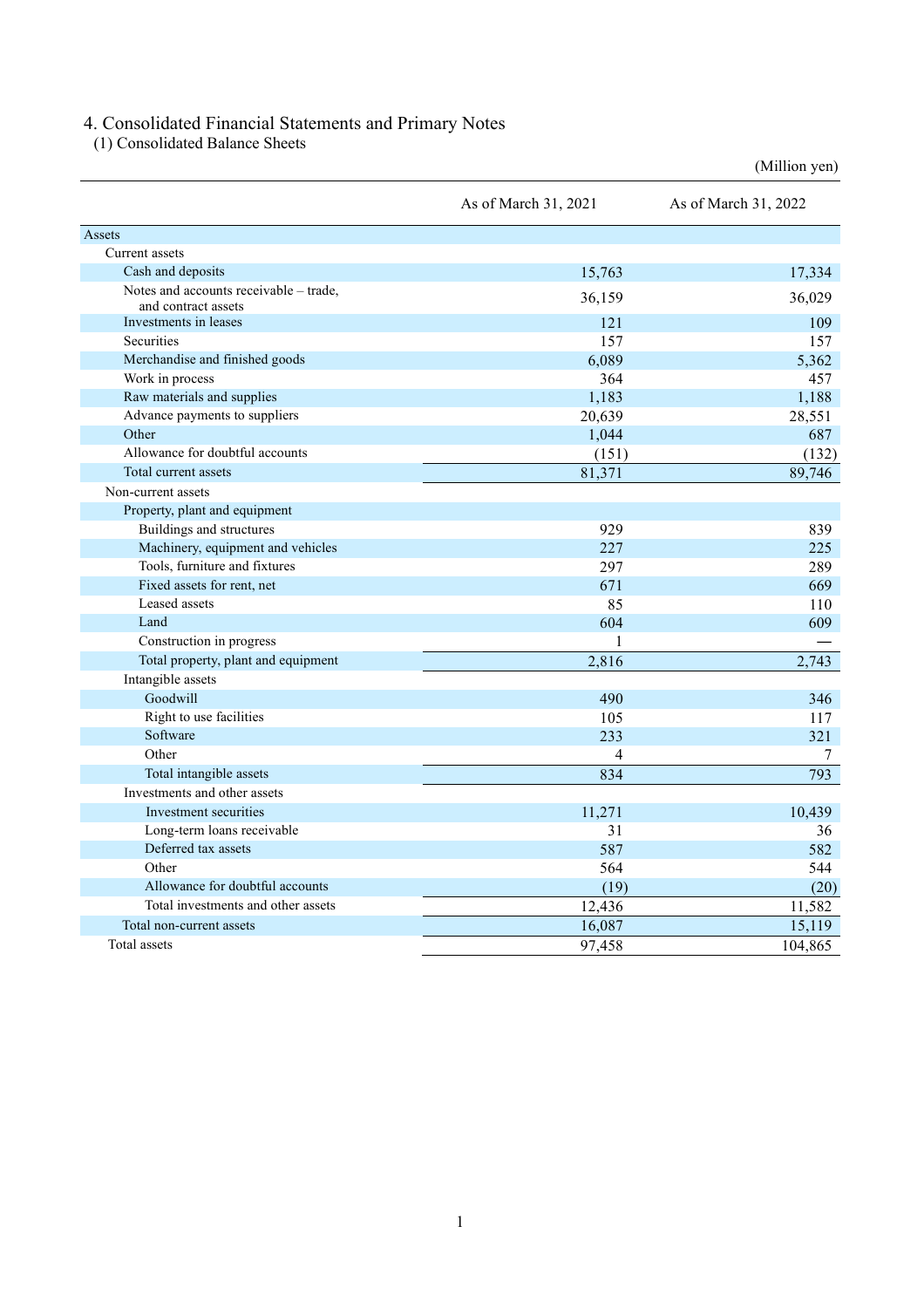(Million yen)

|                                                       | As of March 31, 2021 | As of March 31, 2022 |
|-------------------------------------------------------|----------------------|----------------------|
| Liabilities                                           |                      |                      |
| Current liabilities                                   |                      |                      |
| Notes and accounts payable - trade                    | 32,730               | 31,602               |
| Short-term borrowings                                 | 6,365                | 5,506                |
| Current portion of long-term borrowings               | 1,200                |                      |
| Lease liabilities                                     | 31                   | 39                   |
| Accounts payable - other                              | 969                  | 1,645                |
| Income taxes payable                                  | 184                  | 660                  |
| Advances received from customers                      | 21,913               | 29,354               |
| Provision for bonuses                                 | 557                  | 650                  |
| Provision for bonuses for directors                   | 38                   | 79                   |
| Other                                                 | 544                  | 871                  |
| Total current liabilities                             | 64,536               | 70,409               |
| Non-current liabilities                               |                      |                      |
| Long-term borrowings                                  | 53                   | 27                   |
| Lease liabilities                                     | 59                   | 79                   |
| Retirement benefit liability                          | 2,581                | 2,572                |
| Provision for retirement benefits for directors       | 25                   | 22                   |
| Deferred tax liabilities                              | $\overline{4}$       | 249                  |
| Other                                                 | 308                  | 403                  |
| Total non-current liabilities                         | 3,032                | 3,354                |
| <b>Total liabilities</b>                              | 67,568               | 73,764               |
| Net assets                                            |                      |                      |
| Shareholders' equity                                  |                      |                      |
| Share capital                                         | 6,728                | 6,728                |
| Capital surplus                                       | 2,097                | 2,097                |
| Retained earnings                                     | 17,907               | 18,734               |
| Treasury shares                                       | (844)                | (564)                |
| Total shareholders' equity                            | 25,888               | 26,994               |
| Accumulated other comprehensive income                |                      |                      |
| Valuation difference on available-for-sale securities | 3,206                | 2,813                |
| Foreign currency translation adjustment               | (78)                 | 296                  |
| Remeasurements of defined benefit plans               | (7)                  | $\mathbf{1}$         |
| Total accumulated other comprehensive income          | 3,120                | 3,111                |
| Share acquisition rights                              | 258                  | 282                  |
| Non-controlling interests                             | 621                  | 713                  |
| Total net assets                                      | 29,889               | 31,101               |
| Total liabilities and net assets                      | 97,458               | 104,865              |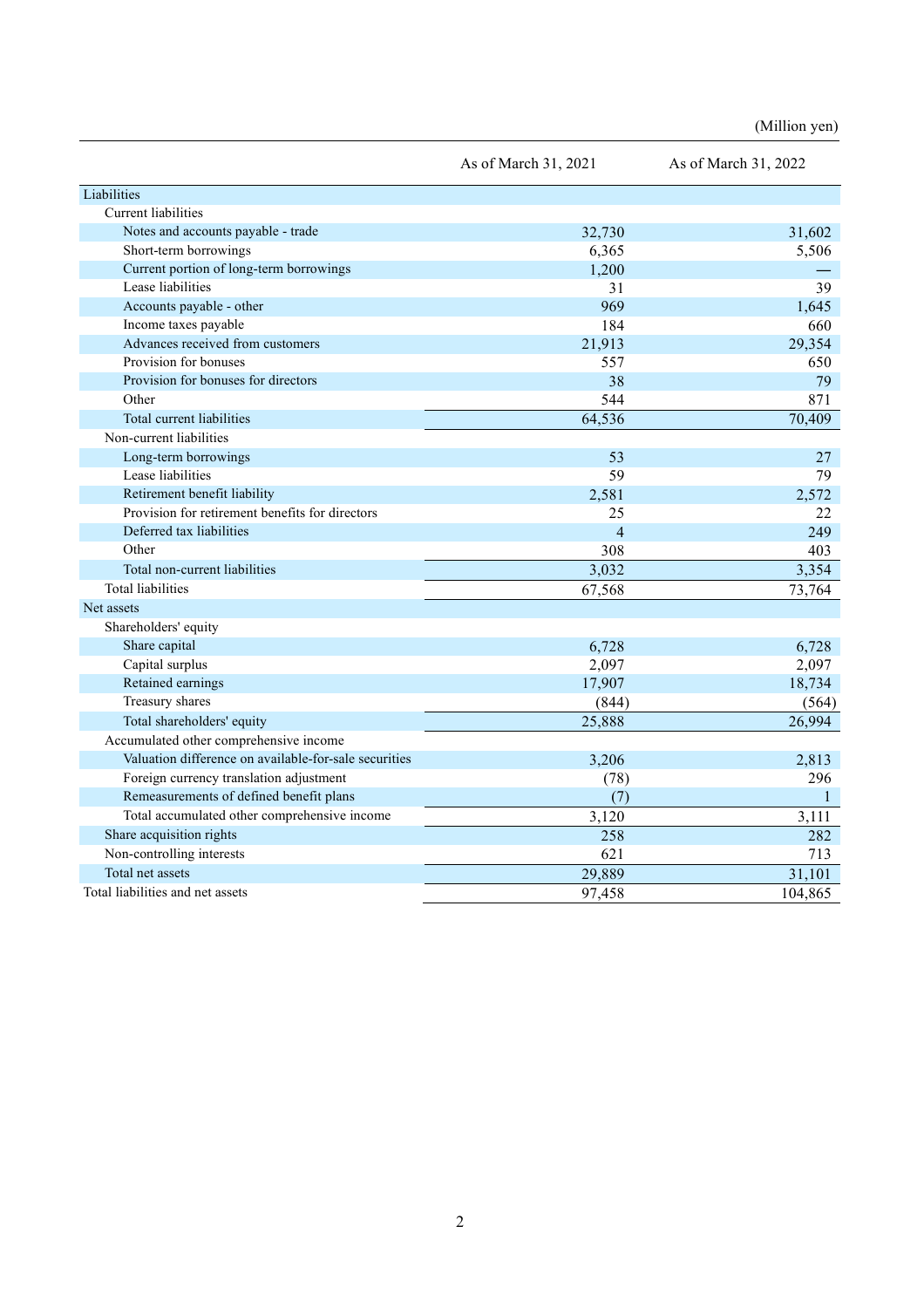(2) Consolidated Statements of Income and Comprehensive Income

|                                                                   |                                             | (Million yen)                               |
|-------------------------------------------------------------------|---------------------------------------------|---------------------------------------------|
|                                                                   | For the fiscal year ended<br>March 31, 2021 | For the fiscal year ended<br>March 31, 2022 |
| Net sales                                                         | 71,933                                      | 85,307                                      |
| Cost of sales                                                     | 57,260                                      | 67,280                                      |
| Gross profit                                                      | 14,672                                      | 18,026                                      |
| Selling, general and administrative expenses                      | 12,091                                      | 14,202                                      |
| Operating profit                                                  | 2,581                                       | 3,824                                       |
| Non-operating income                                              |                                             |                                             |
| Interest income                                                   | 16                                          | 19                                          |
| Dividend income                                                   | 228                                         | 259                                         |
| Gain on sale of securities                                        | 9                                           | 7                                           |
| Share of profit of entities accounted for using equity<br>method  | 63                                          |                                             |
| Foreign exchange gains                                            | 112                                         | 67                                          |
| Other                                                             | 95                                          | 107                                         |
| Total non-operating income                                        | 525                                         | 460                                         |
| Non-operating expenses                                            |                                             |                                             |
| Interest expenses                                                 | 135                                         | 62                                          |
| Loss on sale of notes receivable - trade                          | 12                                          | 20                                          |
| Share of loss of entities accounted for using equity<br>method    |                                             | 265                                         |
| Other                                                             | 52                                          | 57                                          |
| Total non-operating expenses                                      | 200                                         | 405                                         |
| Ordinary profit                                                   | 2,906                                       | 3,879                                       |
| Extraordinary income                                              |                                             |                                             |
| Gain on sale of non-current assets                                |                                             | 166                                         |
| Gain on sale of investment securities                             | 10                                          | 3                                           |
| Total extraordinary income                                        | 10                                          | 170                                         |
| <b>Extraordinary losses</b>                                       |                                             |                                             |
| Loss on valuation of investment securities                        | 15                                          |                                             |
| Loss on sale of shares of subsidiaries and associates             | 70                                          |                                             |
| Total extraordinary losses                                        | 86                                          |                                             |
| Profit before income taxes                                        | 2,831                                       | 4,050                                       |
| Income taxes - current                                            | 697                                         | 1,300                                       |
| Income taxes - deferred                                           | (670)                                       | 416                                         |
| Total income taxes                                                | 27                                          | 1,717                                       |
| Net Profit                                                        | 2,804                                       | 2,333                                       |
|                                                                   |                                             |                                             |
| Profit attributable to owners of parent                           | 2,721                                       | 2,246                                       |
| Profit attributable to non-controlling interests                  | 82                                          | 86                                          |
| Other comprehensive income                                        |                                             |                                             |
| Valuation difference on available-for-sale securities             | 1,388                                       | (394)                                       |
| Foreign currency translation adjustment                           | 204                                         | 379                                         |
| Remeasurements of defined benefit plans, net of tax               | 4                                           | 8                                           |
| Share of other comprehensive income of entities                   | (0)                                         | 1                                           |
| accounted for using equity method                                 |                                             |                                             |
| Total other comprehensive income                                  | 1,597                                       | (4)                                         |
| Comprehensive income                                              | 4,401                                       | 2,328                                       |
| Comprehensive income attributable to                              |                                             |                                             |
| Comprehensive income attributable to owners of parent             | 4,318                                       | 2,236                                       |
| Comprehensive income attributable to non-controlling<br>interests | 82                                          | 91                                          |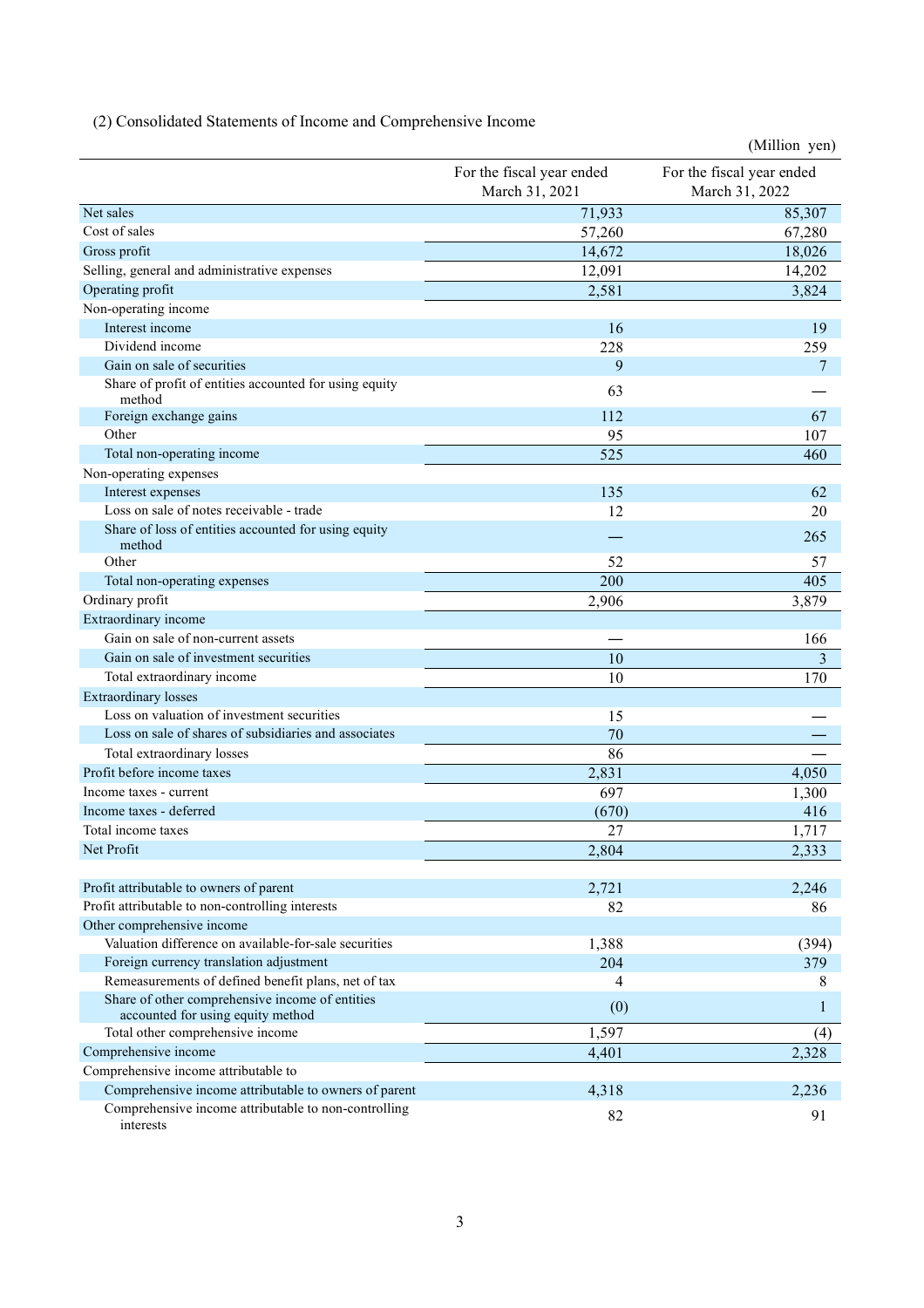## (3) Consolidated Statements of Changes in Equity

For the fiscal year ended March 31, 2021

(Million yen)

|                                  | Shareholders' equity |                 |                   |                 |               |  |
|----------------------------------|----------------------|-----------------|-------------------|-----------------|---------------|--|
|                                  |                      |                 |                   |                 | Total         |  |
|                                  | Share capital        | Capital surplus | Retained earnings | Treasury shares | shareholders' |  |
|                                  |                      |                 |                   |                 | equity        |  |
| Balance at beginning of period   | 6,728                | 2,097           | 15,738            | (849)           | 23,714        |  |
| Changes during period            |                      |                 |                   |                 |               |  |
| Dividends of surplus             |                      |                 | (552)             |                 | (552)         |  |
| Profit attributable to owners of |                      |                 | 2,721             |                 | 2,721         |  |
| parent                           |                      |                 |                   |                 |               |  |
| Purchase of treasury shares      |                      |                 |                   | (1)             | (1)           |  |
| Disposal of treasury shares      |                      |                 |                   |                 |               |  |
| Cancellation of treasury shares  |                      |                 |                   |                 |               |  |
| Exercise of share acquisition    |                      |                 |                   |                 |               |  |
| rights                           |                      |                 | (0)               | 6               | 6             |  |
| Net changes in items other       |                      |                 |                   |                 |               |  |
| than shareholders' equity        |                      |                 |                   |                 |               |  |
| Total changes during period      |                      |                 | 2,168             | 4               | 2,173         |  |
| Balance at end of period         | 6,728                | 2,097           | 17,907            | (844)           | 25,888        |  |

|                                                         |                                                                | Accumulated other comprehensive income           |                                               |                                                          |                                |                                  |                     |
|---------------------------------------------------------|----------------------------------------------------------------|--------------------------------------------------|-----------------------------------------------|----------------------------------------------------------|--------------------------------|----------------------------------|---------------------|
|                                                         | Valuation<br>difference on<br>available-for-sale<br>securities | Foreign<br>currency<br>translation<br>adjustment | Remeasurements<br>of defined benefit<br>plans | Total<br>accumulated<br>other<br>comprehensive<br>income | Share<br>acquisition<br>rights | Non-<br>controlling<br>interests | Total net<br>assets |
| Balance at beginning of period                          | 1,818                                                          | (283)                                            | (11)                                          | 1,523                                                    | 202                            | 470                              | 25,911              |
| Changes during period                                   |                                                                |                                                  |                                               |                                                          |                                |                                  |                     |
| Dividends of surplus                                    |                                                                |                                                  |                                               |                                                          |                                |                                  | (552)               |
| Profit attributable to owners of<br>parent              |                                                                |                                                  |                                               |                                                          |                                |                                  | 2,721               |
| Purchase of treasury shares                             |                                                                |                                                  |                                               |                                                          |                                |                                  | (1)                 |
| Disposal of treasury shares                             |                                                                |                                                  |                                               |                                                          |                                |                                  |                     |
| Cancellation of treasury shares                         |                                                                |                                                  |                                               |                                                          |                                |                                  |                     |
| Exercise of share acquisition<br>rights                 |                                                                |                                                  |                                               |                                                          |                                |                                  | 6                   |
| Net changes in items other<br>than shareholders' equity | 1,387                                                          | 205                                              | 4                                             | 1,597                                                    | 56                             | 151                              | 1,804               |
| Total changes during period                             | 1,387                                                          | 205                                              | 4                                             | 1,597                                                    | 56                             | 151                              | 3,978               |
| Balance at end of period                                | 3,206                                                          | (78)                                             | (7)                                           | 3,120                                                    | 258                            | 621                              | 29,889              |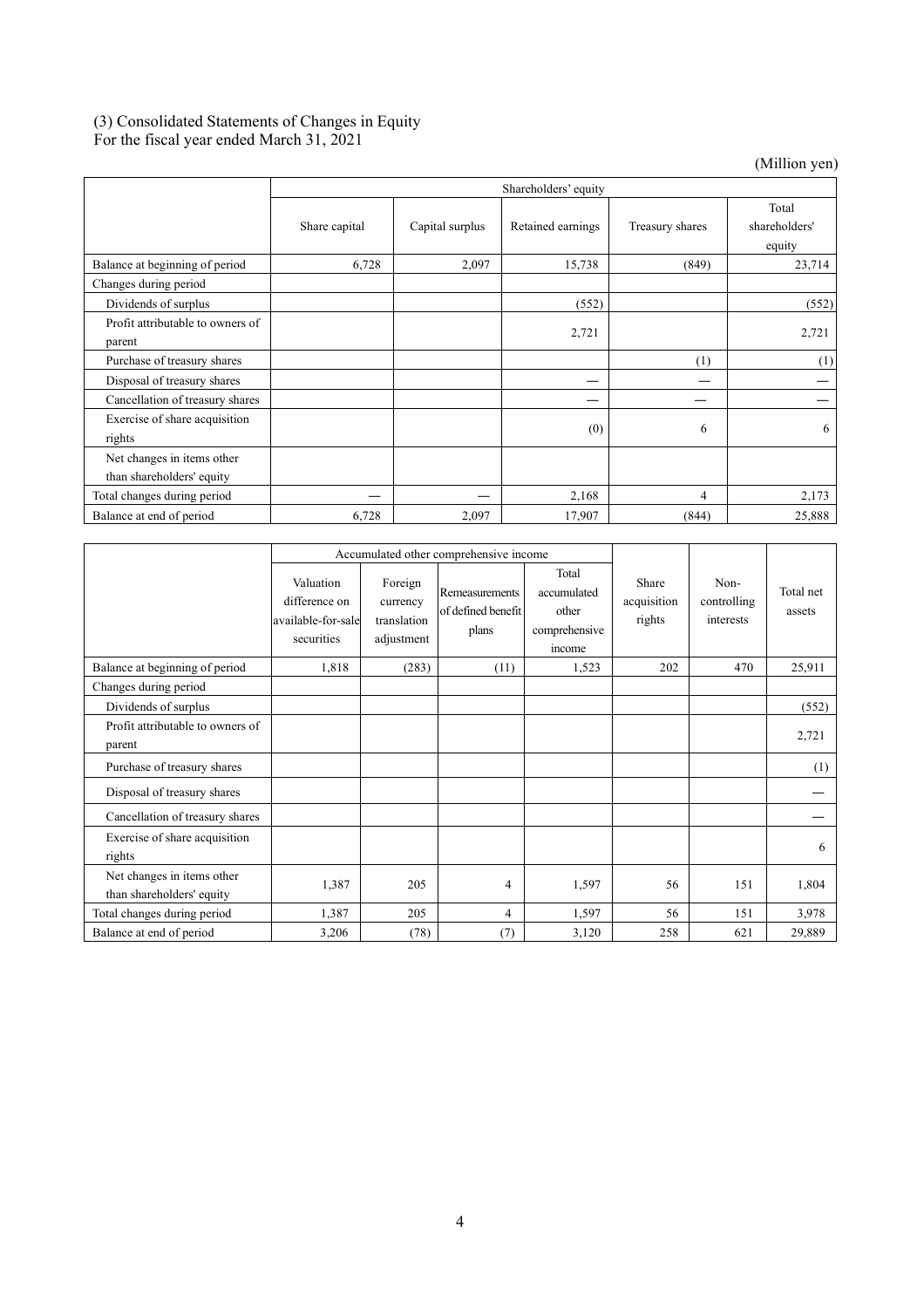# For the fiscal year ended March 31, 2022

(Million yen)

|                                                         | Shareholders' equity |                 |                   |                 |                               |  |
|---------------------------------------------------------|----------------------|-----------------|-------------------|-----------------|-------------------------------|--|
|                                                         | Share capital        | Capital surplus | Retained earnings | Treasury shares | Total shareholders'<br>equity |  |
| Balance at beginning of period                          | 6,728                | 2,097           | 17,907            | (844)           | 25,888                        |  |
| Changes during period                                   |                      |                 |                   |                 |                               |  |
| Dividends of surplus                                    |                      |                 | (606)             |                 | (606)                         |  |
| Profit attributable to owners of<br>parent              |                      |                 | 2,246             |                 | 2,246                         |  |
| Purchase of treasury shares                             |                      |                 |                   | (568)           | (568)                         |  |
| Disposal of treasury shares                             |                      |                 | (0)               | $\overline{0}$  | 0                             |  |
| Cancellation of treasury shares                         |                      |                 | (809)             | 809             |                               |  |
| Exercise of share acquisition<br>rights                 |                      |                 | (4)               | 38              | 34                            |  |
| Net changes in items other<br>than shareholders' equity |                      |                 |                   |                 |                               |  |
| Total changes during period                             |                      |                 | 826               | 279             | 1,105                         |  |
| Balance at end of period                                | 6,728                | 2,097           | 18,734            | (564)           | 26,994                        |  |

|                                                         | Accumulated other comprehensive income                         |                                                  |                                               |                                                          |                                |                                  |                     |
|---------------------------------------------------------|----------------------------------------------------------------|--------------------------------------------------|-----------------------------------------------|----------------------------------------------------------|--------------------------------|----------------------------------|---------------------|
|                                                         | Valuation<br>difference on<br>available-for-sale<br>securities | Foreign<br>currency<br>translation<br>adjustment | Remeasurements<br>of defined benefit<br>plans | Total<br>accumulated<br>other<br>comprehensive<br>income | Share<br>acquisition<br>rights | Non-<br>controlling<br>interests | Total net<br>assets |
| Balance at beginning of period                          | 3,206                                                          | (78)                                             | (7)                                           | 3,120                                                    | 258                            | 621                              | 29,889              |
| Changes during period                                   |                                                                |                                                  |                                               |                                                          |                                |                                  |                     |
| Dividends of surplus                                    |                                                                |                                                  |                                               |                                                          |                                |                                  | (606)               |
| Profit attributable to owners of<br>parent              |                                                                |                                                  |                                               |                                                          |                                |                                  | 2,246               |
| Purchase of treasury shares                             |                                                                |                                                  |                                               |                                                          |                                |                                  | (568)               |
| Disposal of treasury shares                             |                                                                |                                                  |                                               |                                                          |                                |                                  | $\theta$            |
| Cancellation of treasury shares                         |                                                                |                                                  |                                               |                                                          |                                |                                  |                     |
| Exercise of share acquisition<br>rights                 |                                                                |                                                  |                                               |                                                          |                                |                                  | 34                  |
| Net changes in items other<br>than shareholders' equity | (392)                                                          | 374                                              | 8                                             | (9)                                                      | 24                             | 91                               | 106                 |
| Total changes during period                             | (392)                                                          | 374                                              | 8                                             | (9)                                                      | 24                             | 91                               | 1,212               |
| Balance at end of period                                | 2,813                                                          | 296                                              |                                               | 3,111                                                    | 282                            | 713                              | 31,101              |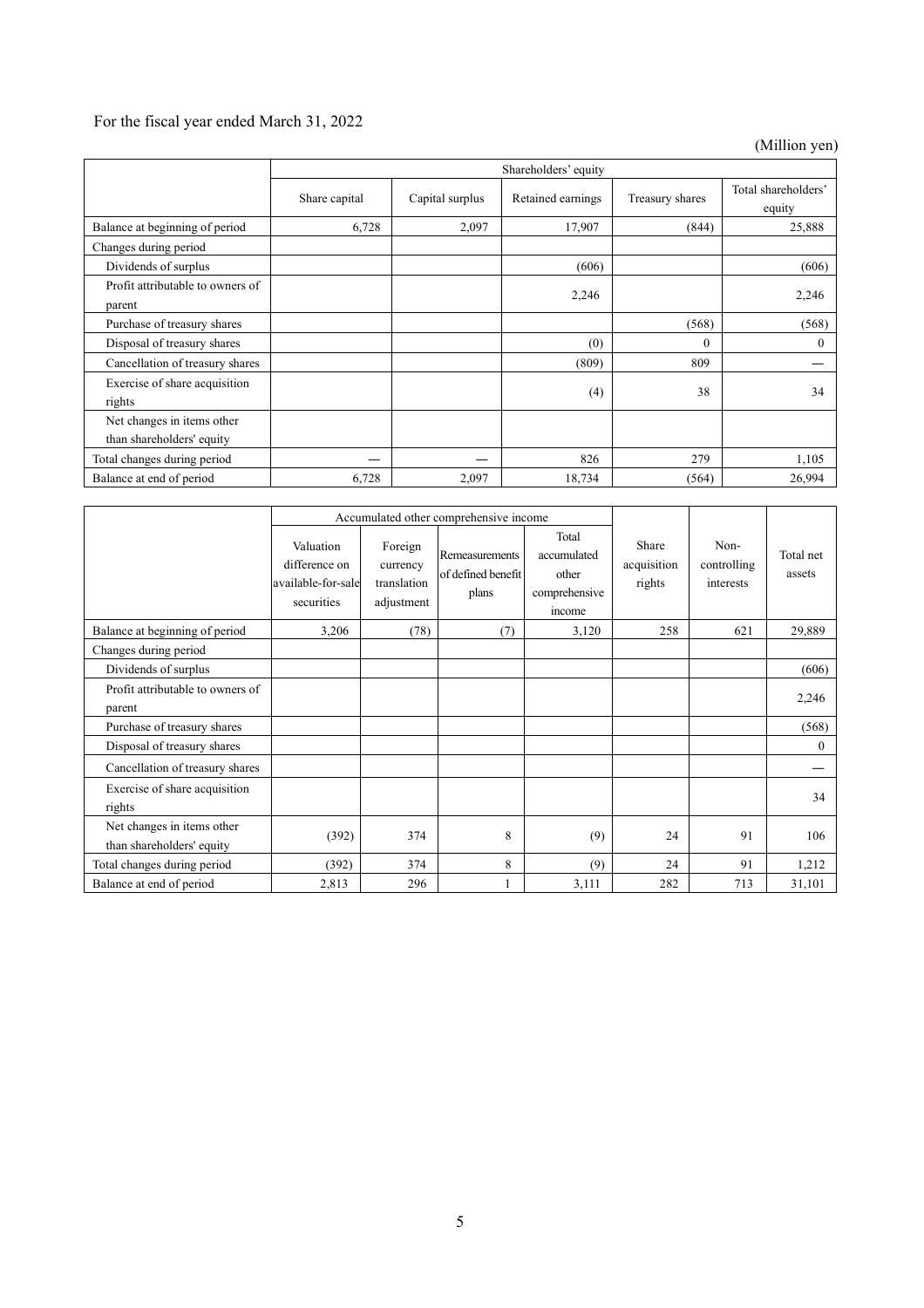## (4) Consolidated Statements of Cash Flows

|                                                                           |                                             | (Million yen)                               |
|---------------------------------------------------------------------------|---------------------------------------------|---------------------------------------------|
|                                                                           | For the fiscal year ended<br>March 31, 2021 | For the fiscal year ended<br>March 31, 2022 |
| Cash flows from operating activities                                      |                                             |                                             |
| Profit before income taxes                                                | 2,831                                       | 4,050                                       |
| Depreciation                                                              | 365                                         | 437                                         |
| Share-based payment expenses                                              | 62                                          | 58                                          |
| Amortization of goodwill                                                  | 239                                         | 146                                         |
| Share of loss (profit) of entities accounted for using equity<br>method   | (63)                                        | 265                                         |
| Increase (decrease) in allowance for doubtful accounts                    | (288)                                       | (20)                                        |
| Increase (decrease) in provision for bonuses                              | 41                                          | 92                                          |
| Increase (decrease) in provision for bonuses for directors                | 38                                          | 41                                          |
| Increase (decrease) in retirement benefit liability                       | 81                                          | 2                                           |
| Increase (decrease) in provision for retirement benefits for<br>directors | $\overline{2}$                              | (3)                                         |
| Loss (gain) on sale of securities                                         | (9)                                         | (7)                                         |
| Loss (gain) on sale of non-current assets                                 |                                             | (166)                                       |
| Loss (gain) on valuation of investment securities                         | 15                                          |                                             |
| Loss (gain) on sale of investment securities                              | (10)                                        | (3)                                         |
| Loss (gain) on sale of shares of subsidiaries and associates              | 70                                          |                                             |
| Interest and dividend income                                              | (244)                                       | (278)                                       |
| Interest expenses                                                         | 135                                         | 62                                          |
| Decrease (increase) in trade receivables                                  | 4,582                                       | 195                                         |
| Decrease (increase) in investments in leases                              | 26                                          | 12                                          |
| Decrease (increase) in inventories                                        | (862)                                       | 737                                         |
| Decrease (increase) in advance payments to suppliers                      | (1,793)                                     | (7,866)                                     |
| Increase (decrease) in trade payables                                     | (2, 436)                                    | (1, 154)                                    |
| Increase (decrease) in advances received                                  | 2,756                                       | 7,381                                       |
| Decrease (increase) in consumption taxes refund<br>receivable             | (49)                                        | 64                                          |
| Increase (decrease) in accrued consumption taxes                          | (347)                                       | 487                                         |
| Increase/decrease in other assets/liabilities                             | 257                                         | 811                                         |
| Subtotal                                                                  | 5,400                                       | 5,347                                       |
| Interest and dividends received                                           | 249                                         | 260                                         |
| Interest paid                                                             | (142)                                       | (62)                                        |
| Income taxes refund (paid)                                                | (1, 395)                                    | (696)                                       |
| Other, net                                                                | 25                                          | 123                                         |
| Net cash provided by (used in) operating activities                       | 4,137                                       | 4,971                                       |